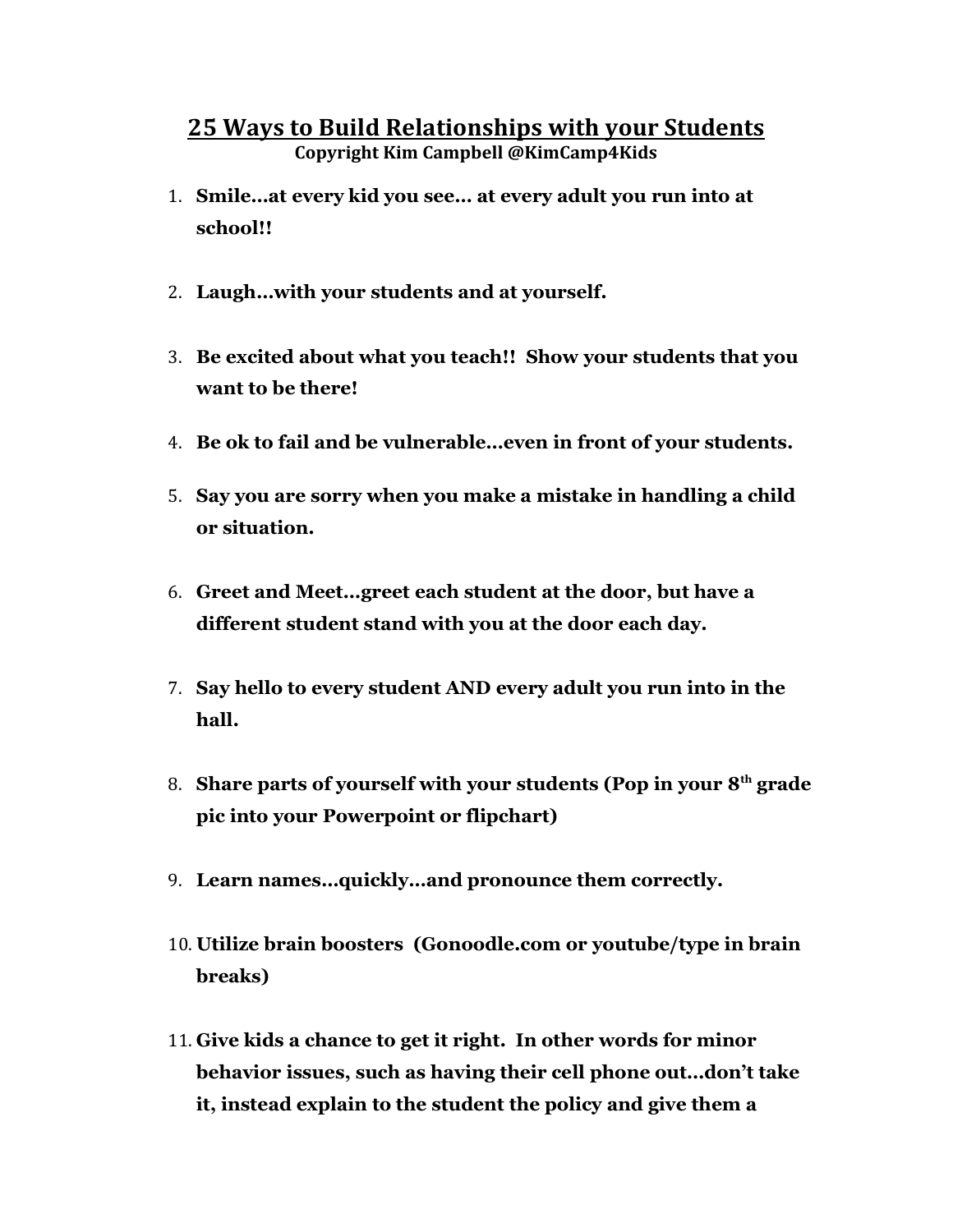chance to put it away and get it right. If cell phone comes out again then most definitely take the phone.

- 12. Listen to your students and follow up with what they tell you.
- 13. Find out the interests of your students and mention those interests at a convenient time.
- 14. Be honest and genuine. (Never promise a child something you can't deliver)
- 15. Be firm, consistent, but empathic when disciplining your students. Meaning it is the behavior you do not like, not the child.
- 16. Tell Knock, Knock Jokes, pose Would You Rather Questions or show funny You Tube Clips.
- 17. Get your "Quirk" on…in other words act silly sometimes and embrace every minute of it!! And if acting silly is NOT something YOU are comfortable with…be ok if your kids act silly once in a while.
- 18. Learn the latest slang and toss it out there every once in a while. (Make sure you know EXACTLY what it means $\circledcirc$ )
- 19. Give specific feedback, not just good job. (In other words, tell them exactly why you thought they did that was a good job)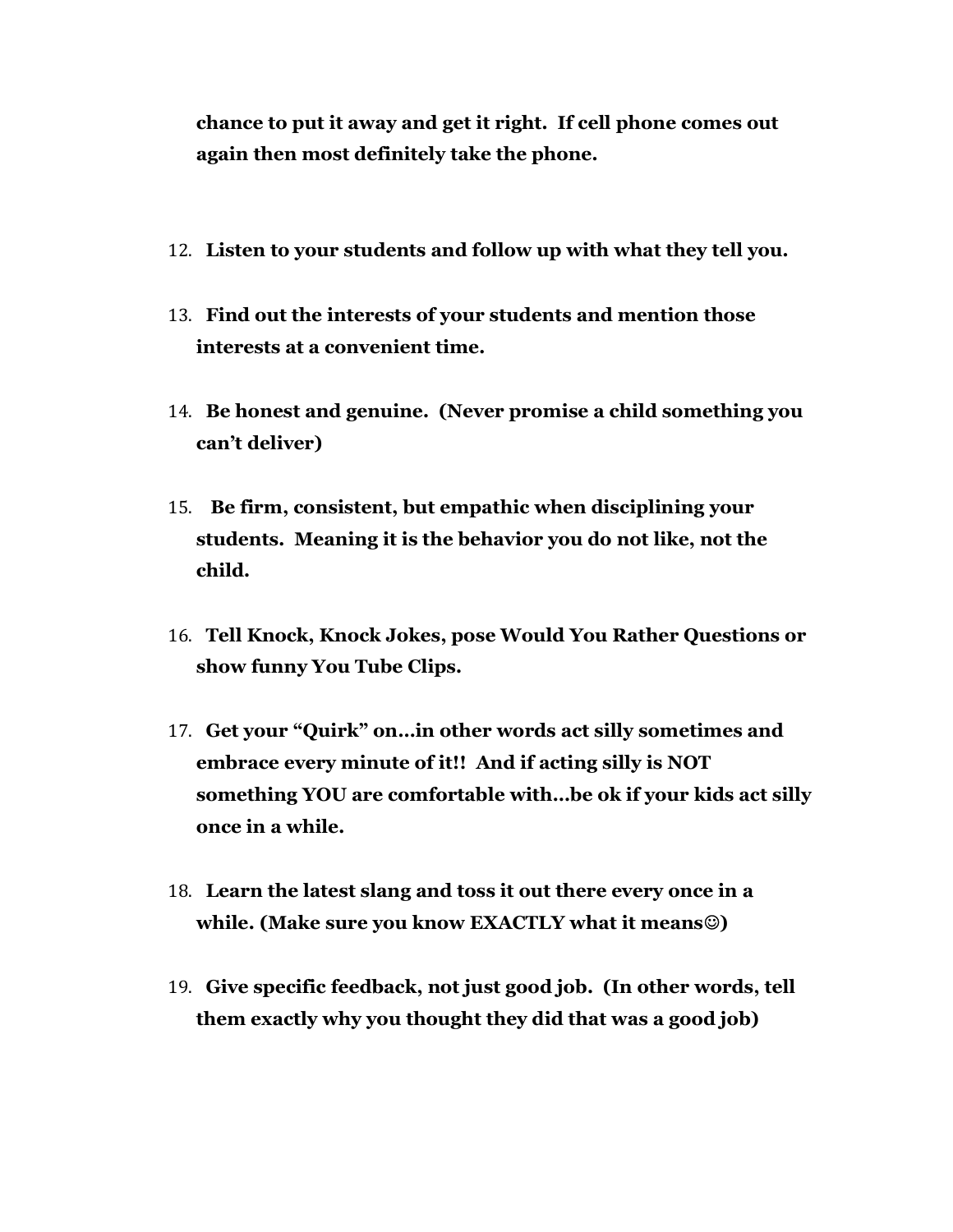- 20. Tell kids you care about them….and mean it!! If you don't mean it…don't say it…kids will know immediately if you are not genuine.
- 21. Use some form of random call so you are hearing all voices in your classroom…not just from the students who are outgoing.
- 22. Create lessons that are engaging and fun and ask for input from your students on how they liked the activities/exercises you did for that particular lesson. Ask students what they would change.
- 23. Give students an out when melting down in your class. (In other words, if a student is about to cry give them a pass for a drink and brief walk to pull themselves together)
- 24. ALWAYS…ALWAYS…ALWAYS…touch base with a student after you have had to send them to the office or ISS (In School Suspension) before they return to your class. This might mean giving up part of your prep time to go find the student and have a brief reconnection. You are rebuilding a relationship.
- 25. Be deliberate in building relationships….make relationship building a part of your lesson plan. (That could be as simple as greeting each student as they come in to your classroom, to developing a name game/community building activity, to facilitating a brief share time).

Keep in mind there are countless ways to build relationships with your students. But relationships don't just happen…you have to go out there and make them happen. Relationship building should be as